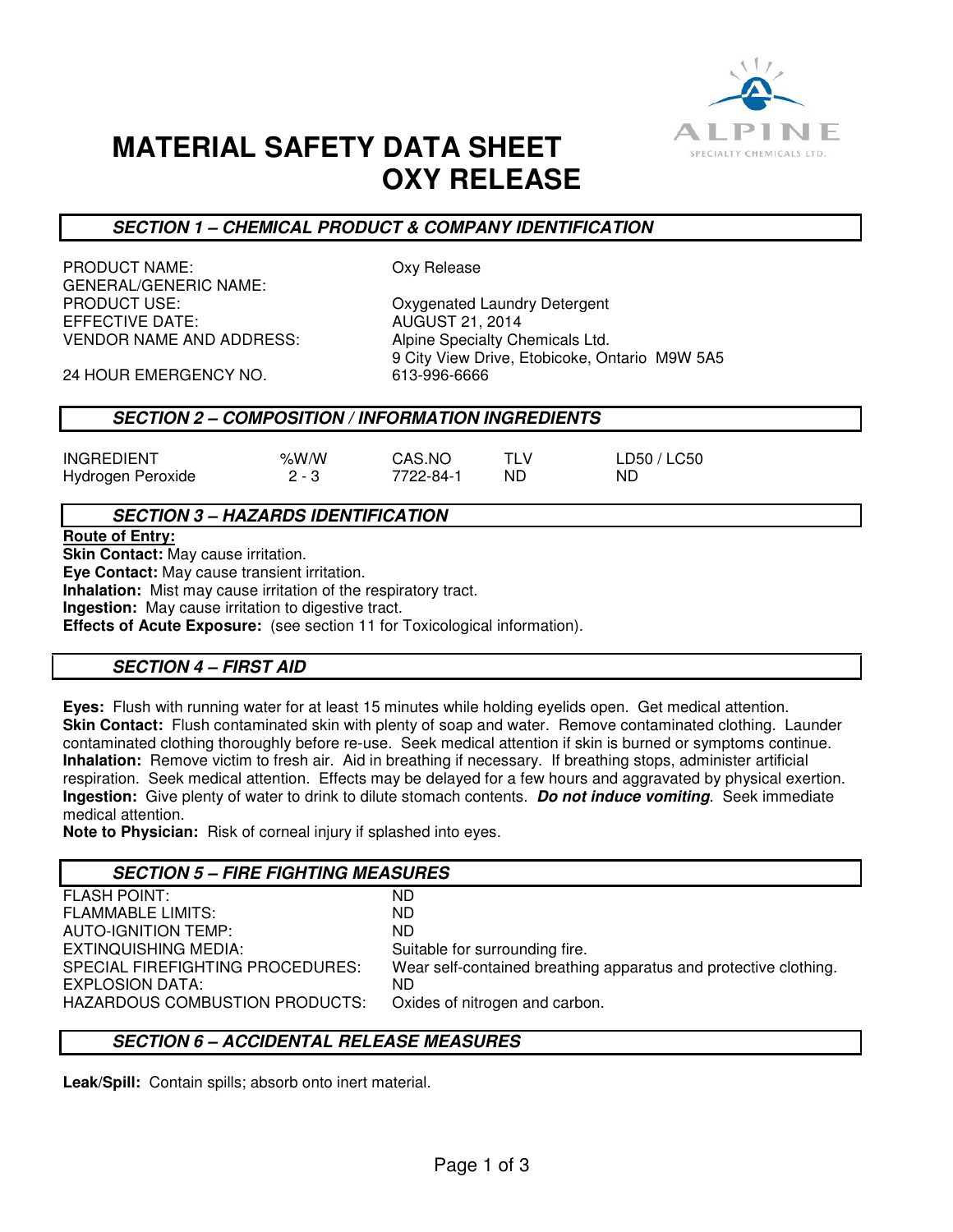# **MATERIAL SAFETY DATA SHEET OXY RELEASE**

# **SECTION 7 – HANDLING AND STORAGE**

**Handling Procedures**: Avoid all skin contact. Ventilate adequately, otherwise wear an appropriate breathing apparatus. Avoid contact with eyes, skin or clothing. Keep container closed when not in use. **Storage Procedures**: Keep from freezing. Keep containers closed when not in use.

# **SECTION 8 – EXPOSURE CONTROLS**

**PROTECTIVE EQUIPMENT TO BE USED:**  RESPIRATORY PROTECTION: Not required with adequate ventilation. VENTILATION: General ventilation adequate. PROTECTIVE GLOVES: Rubber EYE PROTECTION: Safety goggles OTHER PROTECTIVE MEASURES: ND

# **SECTION 9 – PHYSICAL PROPERTIES**

| PHYSICAL STATE:          | Liquid              |
|--------------------------|---------------------|
| APPEARANCE AND ODOUR:    | Clear liquid        |
| <b>ODOUR THRESHOLD:</b>  | ND.                 |
| <b>SPECIFIC GRAVITY:</b> | 1.02                |
| <b>VAPOUR PRESSURE:</b>  | ND.                 |
| <b>VAPOUR DENSITY:</b>   | ND.                 |
| PH:                      | $(1\%)$ 2 - 3       |
| <b>EVAPORATION RATE:</b> | ND.                 |
| INITIAL BOILING POINT:   | 100°C approximately |
| <b>WATER SOLUBILITY:</b> | Complete            |
| <b>FREEZING POINT:</b>   | 0°C approximately   |
|                          |                     |

### **SECTION 10 – STABILITY AND REACTIVITY**

STABILITY: STABILITY: INCOMPATIBILITY: Strong acids and some metals.<br>HAZARDOUS DECOMPOSITION PRODUCTS: Strong acids and some metals. HAZARDOUS DECOMPOSITION PRODUCTS: HAZARDOUS POLYMERIZATION: Will not occur.<br>CONDITIONS TO AVOID: CONDITIONS ON

Contact with acids will generate heat. Contact with soft metals generates flammable hydrogen gas.

#### **SECTION 11 – TOXICOLOGICAL INFORMATION**  THRESHOLD LIMIT VALUE: ND EFFECTS OF ACCUTE EXPOSURE: SKIN CONTACT: Causes irritation. EYE CONTACT: CONTACT: CONTACT: Oxidizer. May cause damage if not treated properly.<br>
Oxidizer. Breathing mist or spray may cause irritation<br>
Oxidizer. Breathing mist or spray may cause irritation Oxidizer. Breathing mist or spray may cause irritation of respiratory tract. INGESTION: Oxidizer. May cause irritation to digestive tract. EFFECT OF CHRONIC EXPOSURE: IRRITANCY OF PRODUCT: Moderate CARCINOGENICITY: ND SENSITIZATION TO MATERIAL: REPRODUCTION TOXICITY: ND TERATOGENTICITY: ND MUTAGENICITY: ND

# **SECTION 12 – ECOLOGICAL CONSIDERATION**

No permanent effects on ecosystems.